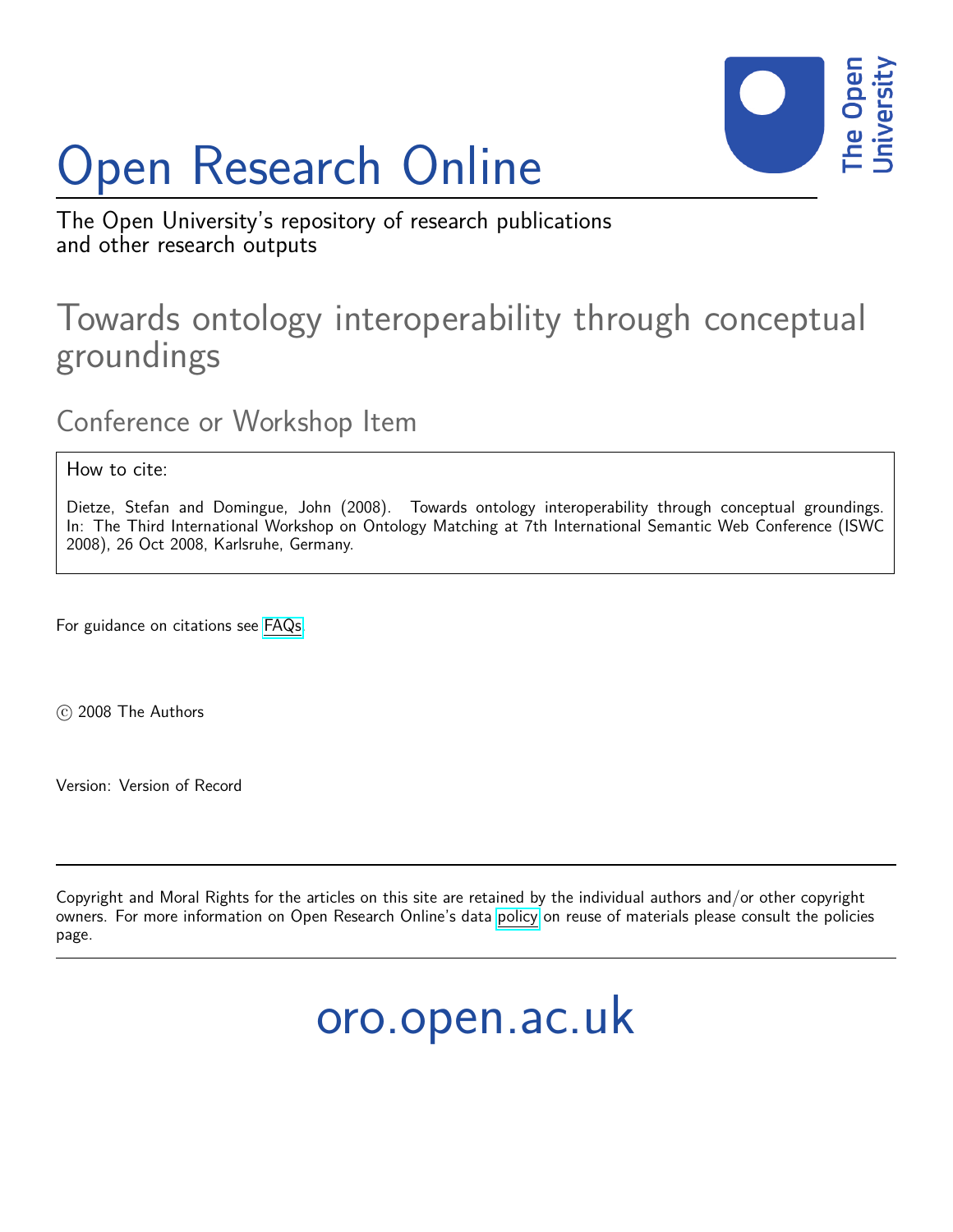#### **Towards Ontology Interoperability through Conceptual Groundings**

Stefan Dietze, John Domingue Knowledge Media Institute, The Open University, MK7 6AA, Milton Keynes, UK {s.dietze, j.b.domingue}@open.ac.uk

**Abstract.** The widespread use of ontologies raises the need to resolve heterogeneities between distinct conceptualisations in order to support interoperability. The aim of *ontology mapping* is, to establish formal relations between a set of knowledge entities which represent the same or a similar meaning in distinct ontologies. Whereas the symbolic approach of established SW representation standards – based on first-order logic and syllogistic reasoning – does not implicitly represent similarity relationships, the ontology mapping task strongly relies on identifying *semantic similarities*. However, while concept representations across distinct ontologies hardly equal another, manually or even semi-automatically identifying similarity relationships is costly. *Conceptual Spaces (CS)* enable the representation of concepts as vector spaces which implicitly carry similarity information. But CS provide neither an implicit representational mechanism nor a means to represent arbitrary relations between concepts or instances. In order to overcome these issues, we propose a hybrid knowledge representation approach which extends first-order logic ontologies with a conceptual grounding through a set of CS-based representations. Consequently, semantic similarity between instances – represented as members in CS – is indicated by means of distance metrics. Hence, automatic similarity-detection between instances across distinct ontologies is supported in order to facilitate ontology mapping.

**Keywords:** Semantic Web, Ontology Mapping, Conceptual Spaces, Interoperability.

#### **1 Introduction**

The widespread use of ontologies - formal specifications of shared conceptualisations [10] - together with the increasing availability of representations of overlapping domains of interest, raises the need to resolve heterogeneities [12][14] by completely or partially mapping between different ontologies. With respect to [2] [17], we define *ontology mapping* as the process of defining formal relations between knowledge entities which represent the same or a similar semantic meaning in distinct ontologies [6] [19]. In that, ontology mapping strongly relies on identifying *similarities* [1] between entities across different ontologies. However, with respect to this goal, several issues have to be taken into account. The symbolic approach - i.e. describing symbols by using other symbols, without a grounding in the real world - of established representation standards such as OWL<sup>1</sup> or RDF-S<sup>2</sup> which are based on first-order logic (FOL) and syllogistic reasoning [8] leads to ambiguity issues and

 <sup>1</sup> http://www.w3.org/OWL/

<sup>2</sup> http://www.w3.org/RDFS/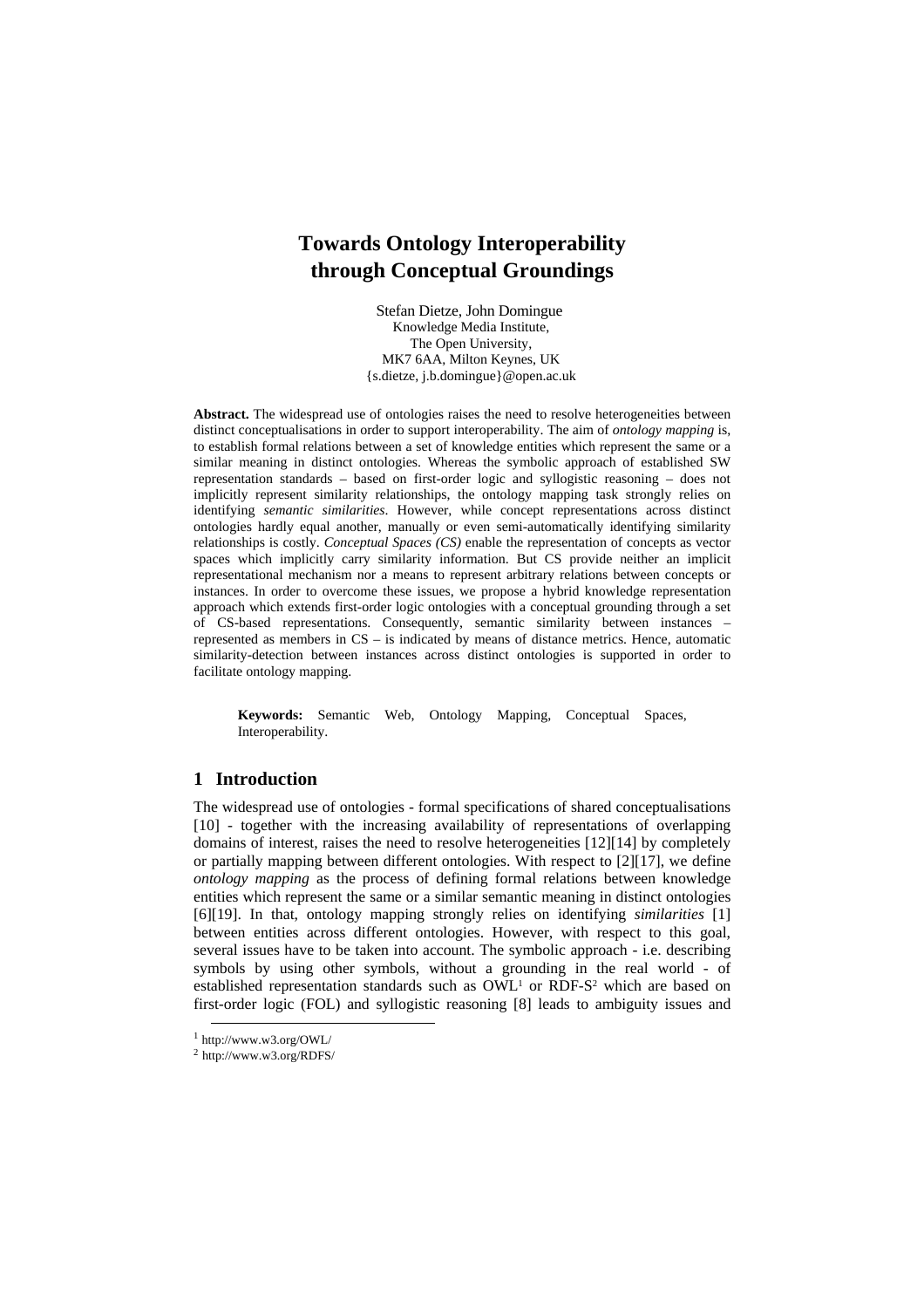does not entail meaningfulness, since meaning requires both the definition of a terminology in terms of a logical structure (using symbols) and grounding of symbols to a conceptual level  $[3][16]$ . Therefore, concept representations across distinct ontologies – even those representing the same real-world entities - hardly equal another, since similarity is not an implicit notion carried within ontological representations. But manual or semi-automatic identification of similarity relationships – based on linguistic or structural similarities across ontologies [13] [7] [9] – is costly. Consequently, representational facilities, enabling to implicitly describe similarities across ontologies are required in order to support ontology interoperability.

*Conceptual Spaces (CS)* [8] follow a theory of describing entities at the conceptual level in terms of their natural characteristics similar to natural human cognition in order to avoid the symbol grounding issue  $\lceil 3 \rceil \lceil 16 \rceil$ . In that, CS consider the representation of concepts as vector spaces which are defined through a set of quality dimensions. Describing instances as vectors enables the automatic calculation of their semantic similarity by means of spatial distance metrics, in contrast to the costly representation of similarities through symbolic representations. However, several issues still have to be considered when applying CS. For instance, CS do not explicitly prescribe any applicable representation method. Moreover, CS provide no means to represent arbitrary relations between concepts or instances, such as part-of relations. In order to overcome the issues introduced above, we propose a two-fold knowledge representation approach which extends FOL ontologies with a conceptual grounding by refining individual symbolic concept representations as particular CS. Consequently, similarity becomes an implicit notion of the representation itself, instead of relying on manual or semi-automatic similarity detection approaches.

#### **2 Conceptual Groundings for Ontological Concepts**

With respect to the aforementioned issues, we argue that basing knowledge models on just one theory alone might not be sufficient. Therefore, we propose a two-fold representational approach – combining FOL ontologies with corresponding representations based on CS – to enable similarity-based reasoning across ontologies. In that, we consider the representation of a set of  $n$  concepts  $C$  of an ontology  $O$ through a set of *n* Conceptual Spaces *CS*. Hence, instances of concepts are represented as members in the respective CS. While still benefiting from implicit similarity information within a CS, our hybrid approach allows overcoming CSrelated issues by maintaining the advantages of FOL-based knowledge representations. In order to be able to represent ontological concepts within CS, we formalised the CS model into an ontology, represented through OCML [15]. Hence, a CS can simply be instantiated in order to represent a particular concept.

Referring to [8] [18], we formalise a CS as a vector space defined through quality dimensions *di* of *CS*. Each dimension is associated with a certain metric scale, e.g. ratio, interval or ordinal scale. To reflect the impact of a specific quality dimension on the entire CS, we consider a prominence value  $p$  for each dimension [8]. Therefore, a *CS* is defined by  $CS^n = \{(p_1d_1, p_2d_2, ..., p_nd_n)|d_i \in CS, p_i \in P\}$ , where *P* is the set of real numbers. However, the usage context, purpose and domain of a particular CS strongly influence the ranking of its quality dimensions what supports our position of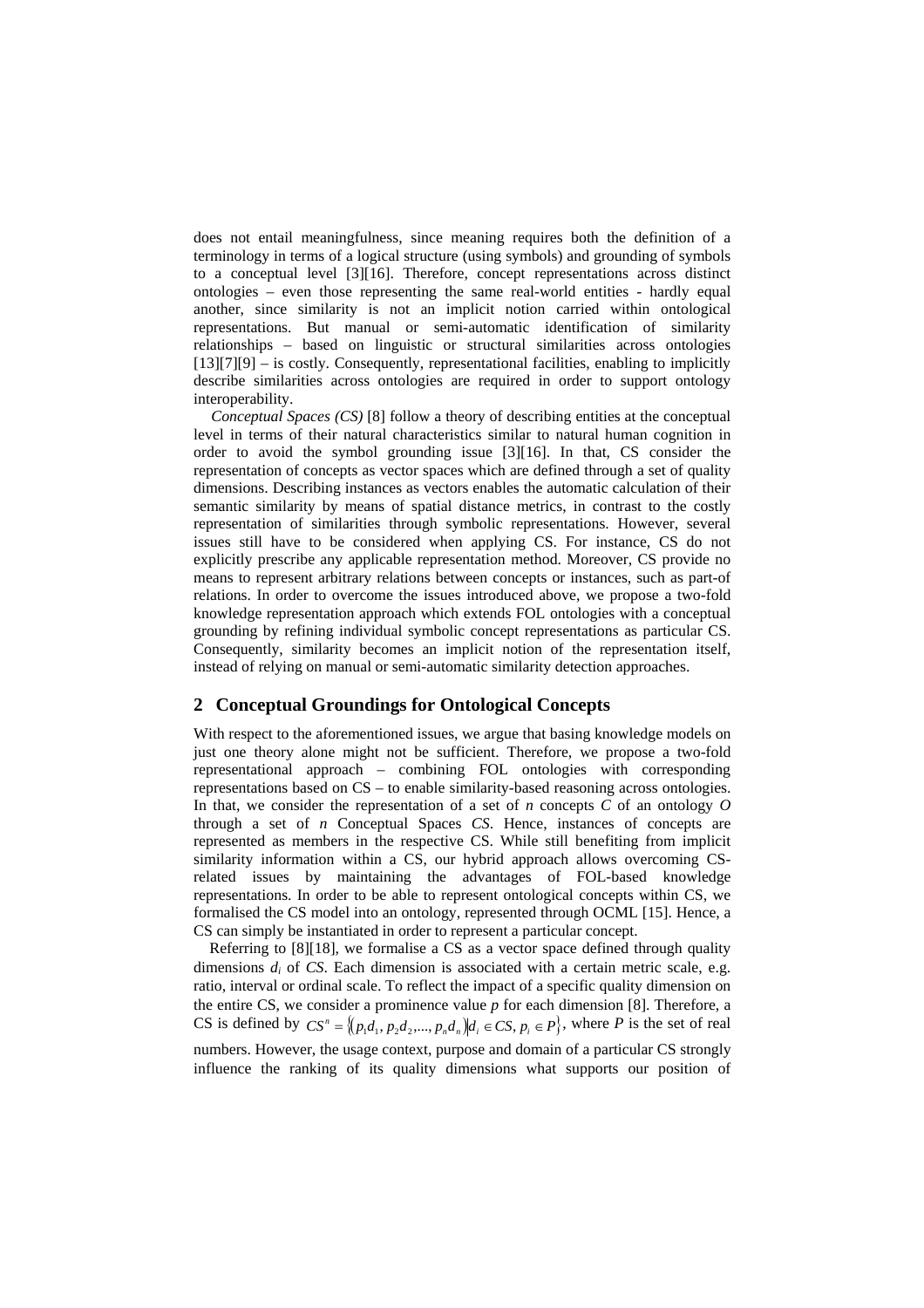describing distinct CS explicitly for individual concepts. Please note that we do not distinguish between dimensions and domains [8] but enable dimensions to be detailed further in terms of subspaces. Hence, a dimension within one space may be defined through another CS by using further dimensions [18]. In this way, a CS may be composed of several subspaces, and consequently, the description granularity can be refined gradually. Dimensions may be correlated. Information about correlation is expressed through axioms related to a specific quality dimension instance.

A particular member  $M$  – representing a particular instance – in the CS is described through valued dimension vectors  $v_i$  like  $M^n = \{(v_1, v_2, ..., v_n) | v_i \in M\}$ . With respect to [18], we define the semantic similarity between two members of a space as a function of the Euclidean distance between the points representing each of the members. However, we would like to point out that different distance metrics, such as the Taxicab or Manhattan distance [11], could be considered, dependent on the nature and purpose of the CS. Given a CS definition *CS* and two members *V* and *U*, defined by vectors  $v_0$ ,  $v_1$ , ...,  $v_n$  and  $u_1$ ,  $u_2$ , ...,  $u_n$  within *CS*, the distance between *V* and *U* can be calculated as  $dist(u, v) = \sqrt{\sum_{i=1}^{n} p_i \left( \frac{u_i - u}{s_u} \right) - \left( \frac{v_i - u}{s_v} \right)}$  $i=1$  **v**<sub> $u$ </sub> **v**<sub> $v$ </sub> *i u*  $i \frac{n_i - u}{s_u} - \frac{v_i}{s_u}$  $v_i - v_i$  $dist(u, v) = \sqrt{\sum_{i=1}^{n} p_i ((\frac{u_i - u}{s_u}))}$ 1  $(u, v) = \sqrt{\sum_{i=1}^{n} p_i ((\frac{u_i - u}{v_i}) - (\frac{v_i - v}{v_i}))^2}$  where *u* is the mean of a dataset

*U* and  $S_u$  is the standard deviation from *U*. The formula above already considers the so-called Z-transformation or standardization [4] which facilitates the standardization of distinct measurement scales in order to enable the calculation of distances in a multi-dimensional and multi-metric space.

#### **Representing Ontological Concepts through Conceptual Spaces**

The derivation of an appropriate space  $CS<sub>i</sub>$  to represent a particular concept  $C<sub>i</sub>$  of a given ontology *O* is understood a non-trivial task which primarily implies the creation of a CS instance which most appropriately represents the real-world entity represented by the symbolic concept representation. We foresee a transformation procedure consisting of the following steps:

- S1. Representing concept properties  $pc_{ij}$  of  $C_i$  as dimensions  $d_{ij}$  of  $CS_i$ .
- S2. Assignment of metrics to each quality dimension *dij*.
- S3. Assignment of prominence values  $p_{ij}$  to each quality dimension  $d_{ij}$ .
- S4. Representing instances  $I_{ik}$  of  $C_i$  as members in  $CS_i$ .

A specific CS is instantiated by applying a transformation function which is aimed at instantiating all elements of a CS  $(SI - S3)$ . *S1* aims at representing each concept property  $pc_{ij}$  of  $C_i$  as a particular dimension instance  $d_{ij}$  together with a corresponding prominence *pij* of a resulting space *CSi*:

$$
trans: \left\langle \left( pc_{i1}, pc_{i2}, ..., pc_{in} \right) \middle| pc_{ij} \in PC \right\rangle \Longrightarrow \left\langle \left( p_{i1}d_{i1}, p_{i2}d_{i2}, ..., p_{in}d_{in} \right) \middle| d_{ij} \in CS_i, p_{ij} \in P \right\rangle
$$

Please note that we particularly distinguish between data type properties and relations. While the latter represent relations between concepts, these are not represented as dimensions since such dimensions would refer to a range of concepts (instances) instead of quantified metrics, as required by *S2*. In the case of relations, we propose to maintain the relationships represented within the original ontology *O* without representing these within the resulting  $CS_i$ . In that, the complexity of  $CS_i$  is reduced to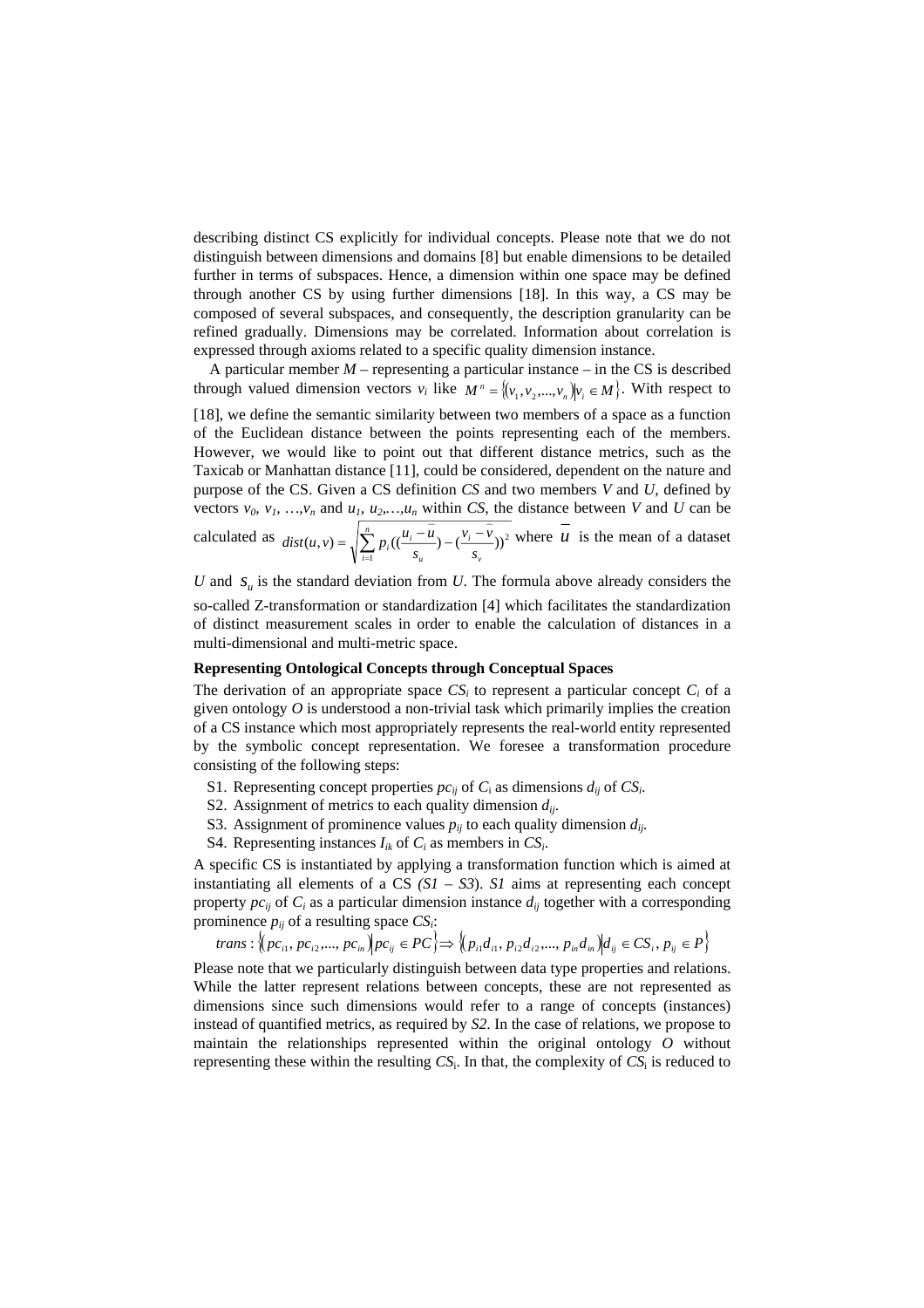enable the maintainability of the spatial distance as appropriate similarity measure. *S2* aims at the assignment of metric scales (interval scale, ratio scale, nominal scale), while *S3* is aimed at assigning a prominence value  $p_{ij}$  to each dimension  $d_{ij}$ . Prominence values should be chosen from a predefined value range, such as 0...1. With respect to  $S4$ , one has to represent all instances  $I_{ki}$  of a concept  $C_i$  as member instances in the created space  $CS_i$ . This is achieved by transforming all instantiated properties  $pi_{ikl}$  of  $I_{ik}$  as valued vectors in  $CS_i$ .

 ${ }_{t}^{n}$ *i*<sub>*trans*:  $\{(pi_{ik1}, p_{i_{ik2}},...,pi_{i_{ikn}}) | pi_{ikl} \in PI_{l}\} \Rightarrow \{(v_{ik1}, v_{ik2},...,v_{ikn}) | v_{ikl} \in M_{ik}\}$ </sub>

Hence, given a particular CS, representing instances as members becomes just a matter of assigning specific measurements to the dimensions of the CS. In order to represent all concepts  $C_i$  of a given ontology  $O$ , the transformation function consisting of the steps *S1-S4* has to be repeated iteratively for all *C*i which are element of *O.* The accomplishment of the proposed procedure results in a set of CS instances which each refine a particular concept together with a set of member instances which each refine a particular instance.

#### **3 Conclusion**

In order to facilitate ontology mapping, we proposed a hybrid representation approach based on a combination of FOL ontologies and multiple concept representations in individual CS. Representing concepts following the CS theory enables representation of instances as vectors in a respective CS and consequently, the automatic computation of similarities by means of spatial distances. A CS-based representation is supported through a dedicated CS formalisation, i.e. a CS ontology, and a formal method on how to derive CS representations for individual concepts. Within proof-ofconcept prototype applications, e.g. [5], an OCML [15] representation of the proposed hybrid representational model was utilized to validate the applicability of the approach. Following our two-fold representational approach supports implicit representation of similarities across heterogeneous ontologies, and consequently, provides a means to facilitate ontology mapping. Moreover, our approach overcomes certain individual issues posed by each of the two approaches. Whereas traditional ontology mapping methodologies rely on mechanisms to semi-automatically detect similarities at the concept and the instance level, our approach just requires a common agreement at the concept level since similarity information at the instance level is implicitly defined.

However, the authors are aware that our approach requires a considerable amount of additional effort to establish CS-based representations. Future work has to investigate this effort in order to further evaluate the potential contribution of the approach proposed here. Moreover, further issues related to CS-based knowledge representations still remain. For instance, whereas defining instances, i.e. vectors, within a given CS appears to be a straightforward process, the definition of the CS itself is not trivial at all and dependent on subjective perspectives. With regard to this, CS do not fully solve the symbol grounding issue but to shift it from the process of describing instances to the definition of a CS. Nevertheless, distance calculation relies on the fact that resources are described in equivalent (or mapped) geometrical spaces. However, we would like to point out that the increasing usage of upper level ontologies and the progressive reuse of ontologies, particularly in loosely coupled